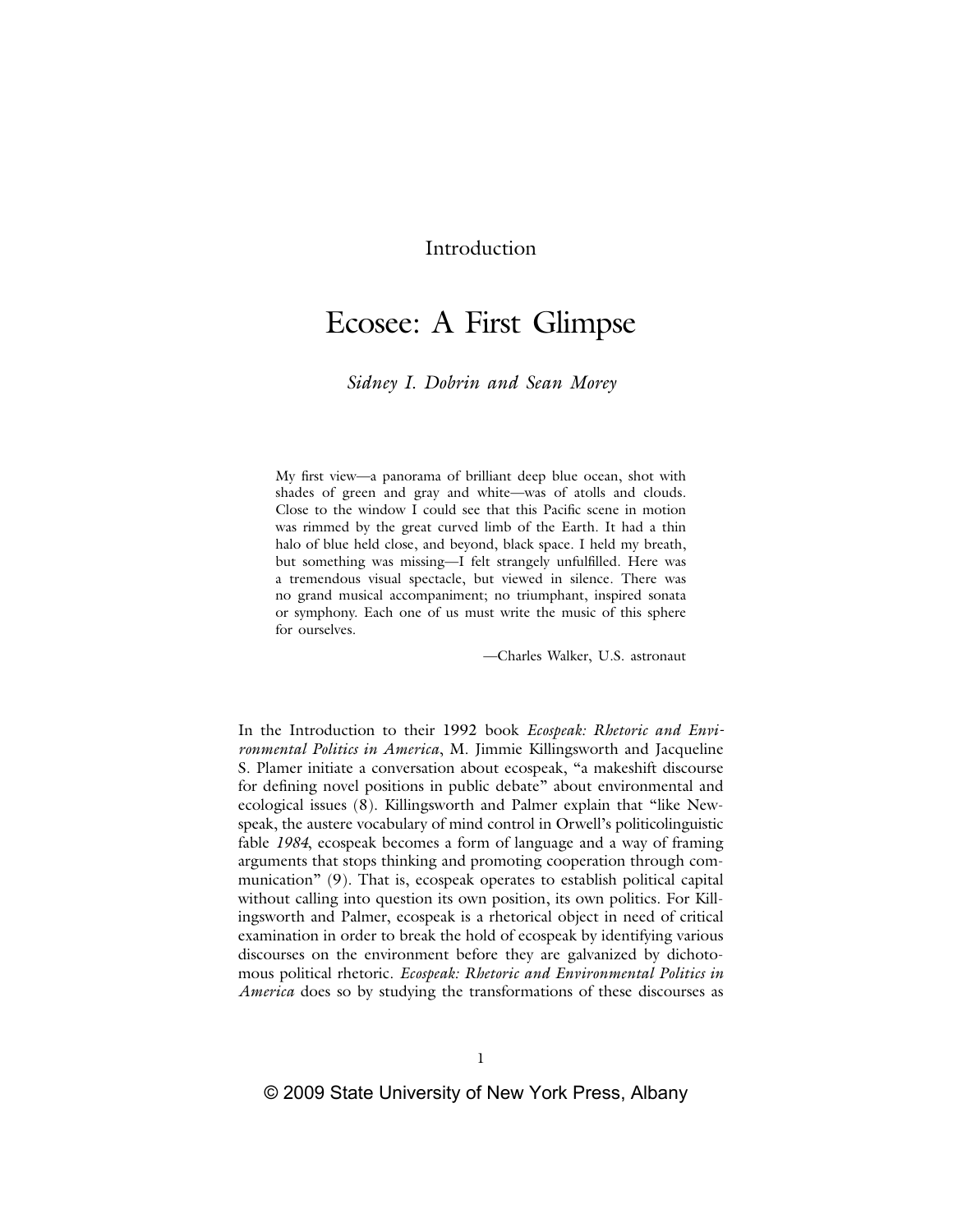they enter the public realm by a local discourse community (whether a professional ghetto like "the scientific" community or an actual region defined by geographic and democratic features). At the very least, such an analysis can reveal possible identifications and real conflicts passed over by an ever-too-glib retreat into ecospeak (10).

*Ecospeak*, in detail, then, performs a rhetorical analysis of a number of works by writers "representing several distinct ethical and epistemological perspectives on environmental issues"  $(11)$ . The book itself is first an act of rhetorical analysis of a particular kind of discourse that Killingsworth and Palmer have aptly termed *ecospeak*. However, the sophistication of their study contributes to a larger conversation about how ecology, environment, and even nature are formed by and through discourse in which ecospeak can be seen not (only) as a particular discursive object in need of the analysis performed by Killingsworth and Palmer but instead as the larger framework that identifies that rhetoric—in the case of *Ecospeak*, writing in particular—and the politics of environment and ecology are inextricably bound.

*Ecospeak* is a work of both discourse analysis and discourse theory, and as such it is a monumental work. However, *Ecospeak* does not take into account the role images play in promoting various ecospeaks, nor in the larger examination of the relationships between discourse and environment/ecology. Of course, it would be unfair to claim that this is a failure of *Ecospeak*, as the new media boom of the late twentieth and early twenty-first centuries had only begun to take hold when *Ecospeak* was published. *Ecosee: Image, Rhetoric, Nature* works beyond Killingsworth and Palmer's attempt to understand "the relationships among language, thought, and action in environmental politics" to take into consideration the visual facet of environmental rhetoric. Ecosee, then, is the study and the production of the visual (re)presentation of space, environment, ecology, and nature in photographs, paintings, television, film, video games, computer media, and other forms of image-based media. Ecosee considers the role of visual rhetoric, picture theory, semiotics, and other image-based studies in understanding the construction and contestation of space, place, nature, environment, and ecology. Ecosee is not (only) an analysis of existing images, it is a work toward making theories that put forward ways of thinking about the relationship between image and environment, nature, and ecology, as well as a theory (or, more accurately, a number of theories) of visual design for those who make images. Ecosee is bound to writing, as the production and interpretation of image walk hand in hand with the production and interpretation of written discourse. While Killingsworth and Palmer rightly identify that "as much as the environmental dilemma is a problem of ethics and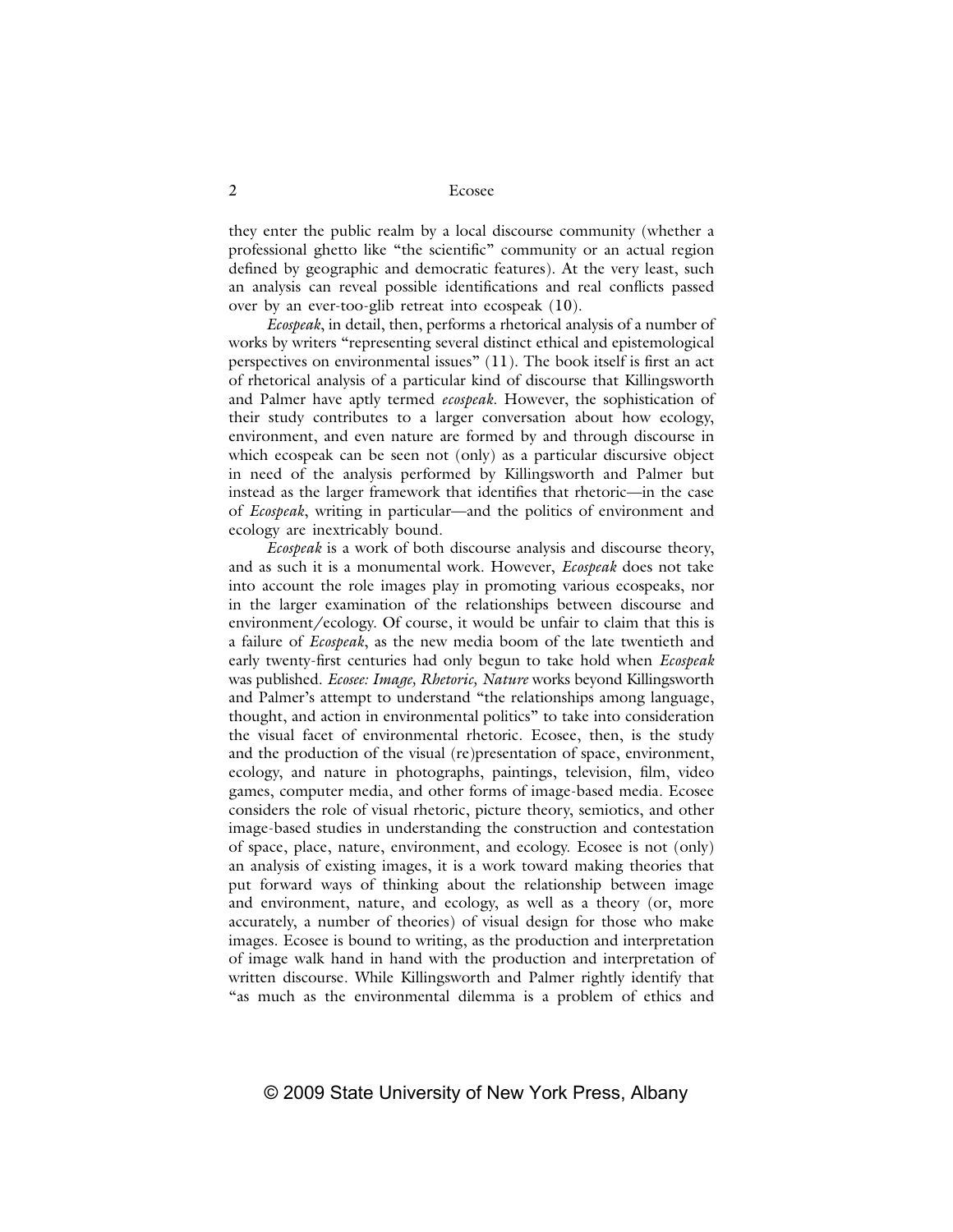epistemology, it is also a problem of discourse" (6), so too is the environmental dilemma(s) a problem of image/imaging. For ecosee, though, the environmental dilemma is not just a political/ecological crisis about the protection of the environment but a dilemma of representation, a dilemma of rhetorical and visual-rhetorical choice.

The environmental movement, which has taken various forms since its modern inception in the late 1960s, has sparked wide scholarship on the ways that messages about the environment are communicated. Such approaches toward this study usually include environmental rhetoric, environmental discourse, or, more recently, ecocomposition. These subject areas, usually housed in departments of history, political science, the natural sciences, communications, and English, focus on the language used by both environmentalists and anti-environmentalists<sup>1</sup> and how this language becomes coded and appropriated by all sides of eco-political struggles. However, these studies traditionally have paid little attention to how images are used to spread eco-political capital and how these "eco" images might interact with texts and other images. While scholars have successfully focused on the verbal/discursive representations of nature and the environment, they have, for the most part, overlooked its visual representation and construction.

Of course, other disciplines, such as art history, have certainly developed traditions of research that address visual representations of nature. It would, for instance, be impossible to address the works of painters such as George Catlin, Thomas Moran, Albert Bierstadt, and Winslow Homer without some attention to their representations of landscape. The same could be said of Georgia O'Keefe, whose paintings represent not only landscape but shells, rocks, bones, and flowers. To attempt to list artists—whether painters or otherwise, known or unknown—who have created works that represent nature would be impossible. Likewise, a number of works have taken up the examination of the relationship between art, image, and representations of nature. For instance, E. H. Gombrich's classic *Art and Illusion: A Study in the Psychology of Pictorial Representation* examines relationships between the imitation of nature and the role of tradition. Gombrich points out early in his masterpiece that "artists know that they learn by looking intensely at nature, but obviously looking alone has never sufficed to teach an artist his trade" (1960, 11). Gombrich goes on to develop a theory of mimesis throughout *Art and Illusion* that deeply examines the traditional relationship between art and nature. Though he identifies nature as an ideology, he poses an argument for the "naturalness" of imagery. Likewise, theorist and critic W. J. T. Mitchell's landmark books *Picture Theory: Essays on Verbal and Visual Representation* (1994) and *Iconology: Image, Text,*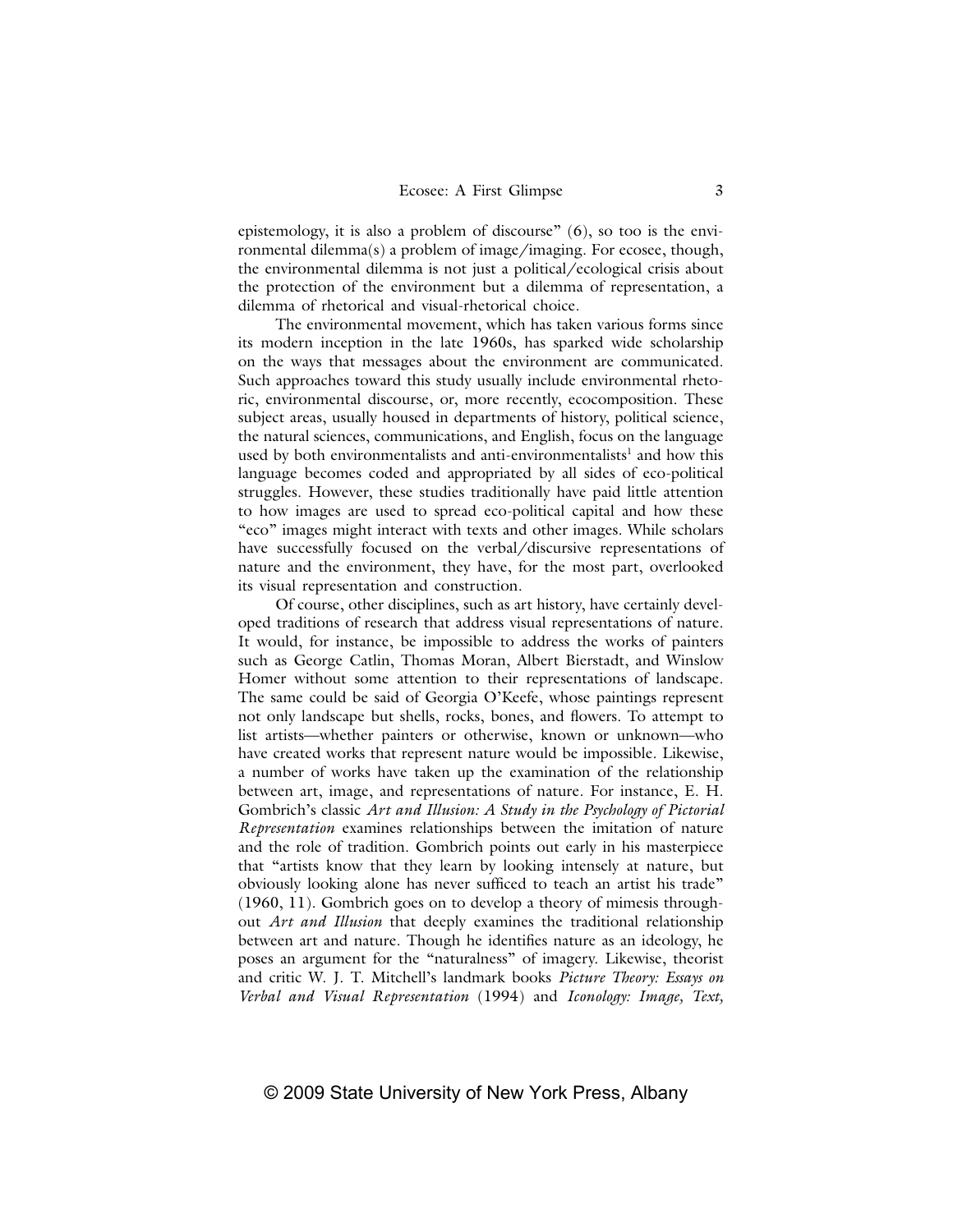*Ideology* (1986) invoke Gombrich's work to establish some of the most groundbreaking theories of images of late. In developing such theories, Mitchell addresses the representation of nature in a number of ways: the relationship between nature and illusion (*Picture Theory*), the role of the self in seeing nature (*Picture Theory*), nature versus convention (*Iconology*), and nature as imitation (*Iconology*). Similarly, John Berger's books *About Looking* (1980) and *Ways of Seeing* (1977) work to understand the relationships between image and reality, arguing that "all images are manmade" and that "when we 'see' a landscape, we situate ourselves in it" (1977, 9, 11). Previous work by Steve Baker, a contributor to this book, has also set the tone for a contemporary evaluation of the relationship between art/image and nature. Baker's *The Postmodern Animal* (2000) is one of the most captivating studies of how contemporary art (exemplified in the work of Olly and Suzi—who he takes up in his contribution to this collection as well—Mark Dion, Damien Hirst, Sue Coe, and a number of others) works not only to represent nature but to shape the very idea of identity. In his earlier work, *Picturing the Beast* (2001), Baker examines the role of animal images in contemporary culture, developing a theory of "disnification" in which the image and representation of animals are often reductive, presenting animals as stupid, trivial, and of limited value. With these works and others in mind, we can easily identify that various disciplines of artistic production also have developed a scholarly history of examining and producing representations of nature. Yet few have done so with an extended agenda of examining the politics and (visual) rhetorics of those images (Berger's and Baker's works are notable exceptions, ones that are critical to the foundations from which *Ecosee* evolves). Within and beyond this tradition, *Ecosee* works to bring together a range of disciplinary works to coalesce various efforts to better understand the role of image and visual representations of nature in constructing the politics of nature and environment.

The study of nature's visual representation is particularly important given that a large part of individuals' experiencing nature involves seeing nature as nature.<sup>2</sup> Much of the rhetoric evoked by environmentalists or nature enthusiasts is that of the visual expanse of nature: grand vistas, crystal-clear waters, resplendent flora and fauna. One recognizes this as well in the writings of John Ruskin:

This first day of May, 1869, I am writing where my work was begun thirty-five years ago, within sight of the snows of the higher Alps. In that half of the permitted life of man, I have seen strange evil brought upon every scene that I best loved, or tried to make beloved by others. The light which once flushed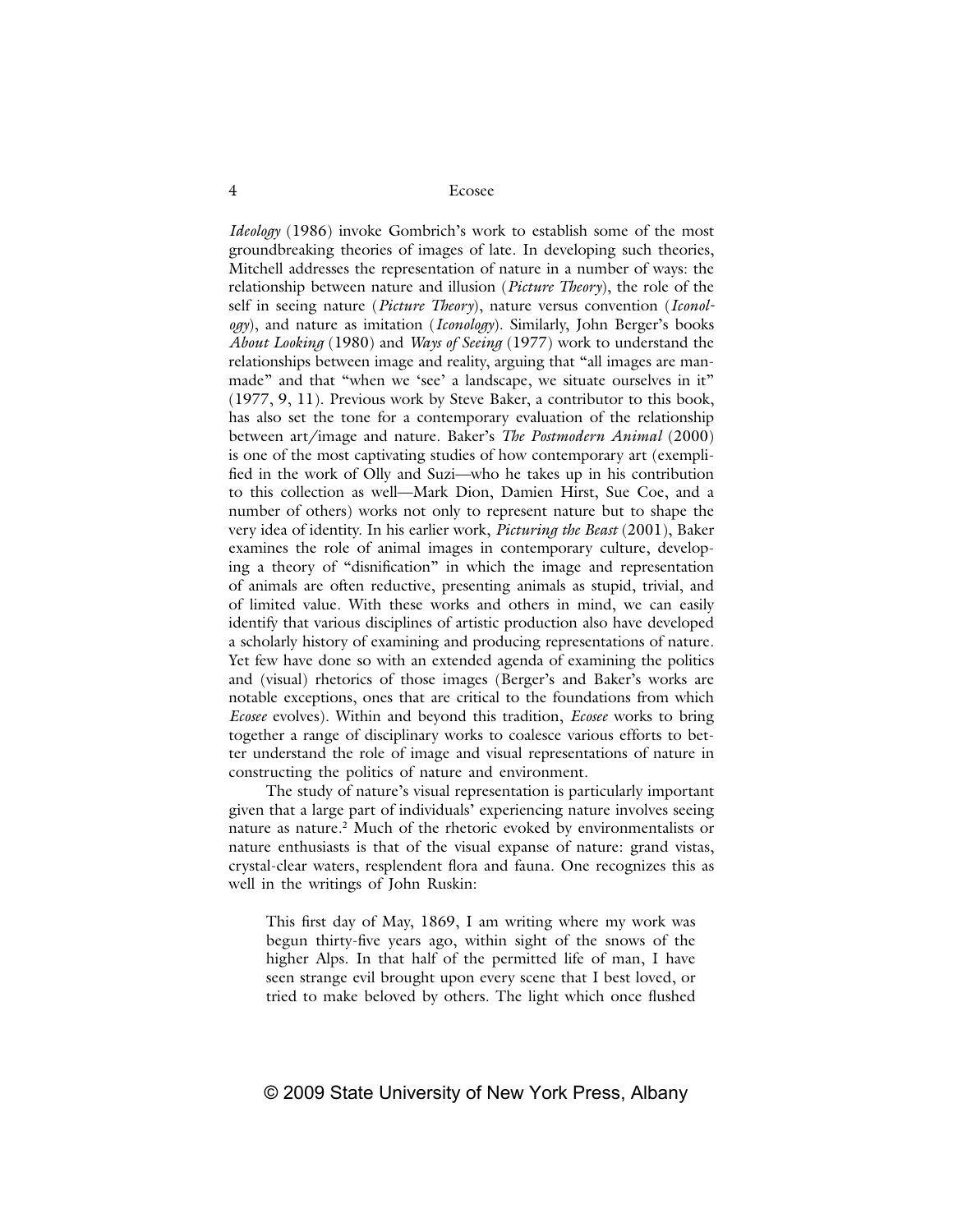those pale summits with its rose at dawn, and purple at sunset, is now umbered and faint; the air which once inlaid the clefts of all their golden crags with azure is now defiled with languid coils of smoke, belched from worse than volcanic fires; their very glacier waves are ebbing, and their snows fading, as if Hell had breathed on them; the waters that once sank their feet into crystalline are now dimmed and foul, from deep to deep, shore to shore. These are no careless words—they are accurately—horribly—true. I know what the Swiss lakes were; no pool of Alpine fountain at its source was clearer. This morning, on the Lake of Geneva, at half a mile from the beach, I could scarcely see my oar-blade a fathom deep. (1903–1912, Preface, Vol. 19, pg. 293)

Ruskin describes the declining quality of his environment due to pollution from nearby factories, but this passage is not interesting only because of what it says about threats from pollution but what it says about how the environmentally concerned understand nature in two ways. First, Ruskin shows us how those deeply concerned for the environment feel a pressing need to write about it. They need to actively and discursively construct their idea of nature, and here Ruskin compares two states of his environment at two different times. However, he also shows us how we discursively construct not just a general picture of nature but the picture itself. Ruskin employs visual cues such as various colors, sunsets, mountains, light, and crystalline. He also uses visual verbs such as sight, seen, see. Perhaps because of his work as an art critic, Ruskin knows what his lakes were through the visual, and he knows that the environment is healthy when it is clear and clean.

However, we must make this clear: although Ruskin uses imagery to create a textual picture of his environment, he does not present an image. As Gorgias argues in Plato's dialogue of the same name: "To begin with, he does not say a color, but a saying" (1989, 980 b 5), identifying a fundamental difference between the words articulated as a description of the color and the color itself. Plato's point, and one that Jean-François Lyotard echoes, is that we can never know the object in the world but can only address it and understand it through language. Despite the term *imagery*—as it is used in poetry—the imagery of language is not a visual image. It may rely upon the metaphor of sight and convey images within the mind, but ten words in a poem will necessarily omit the other 990 signifiers that real images can convey.

Lyotard also explains that we construct reality through language: "Reality is not what is 'given' to this or that 'subject,' it is a state of the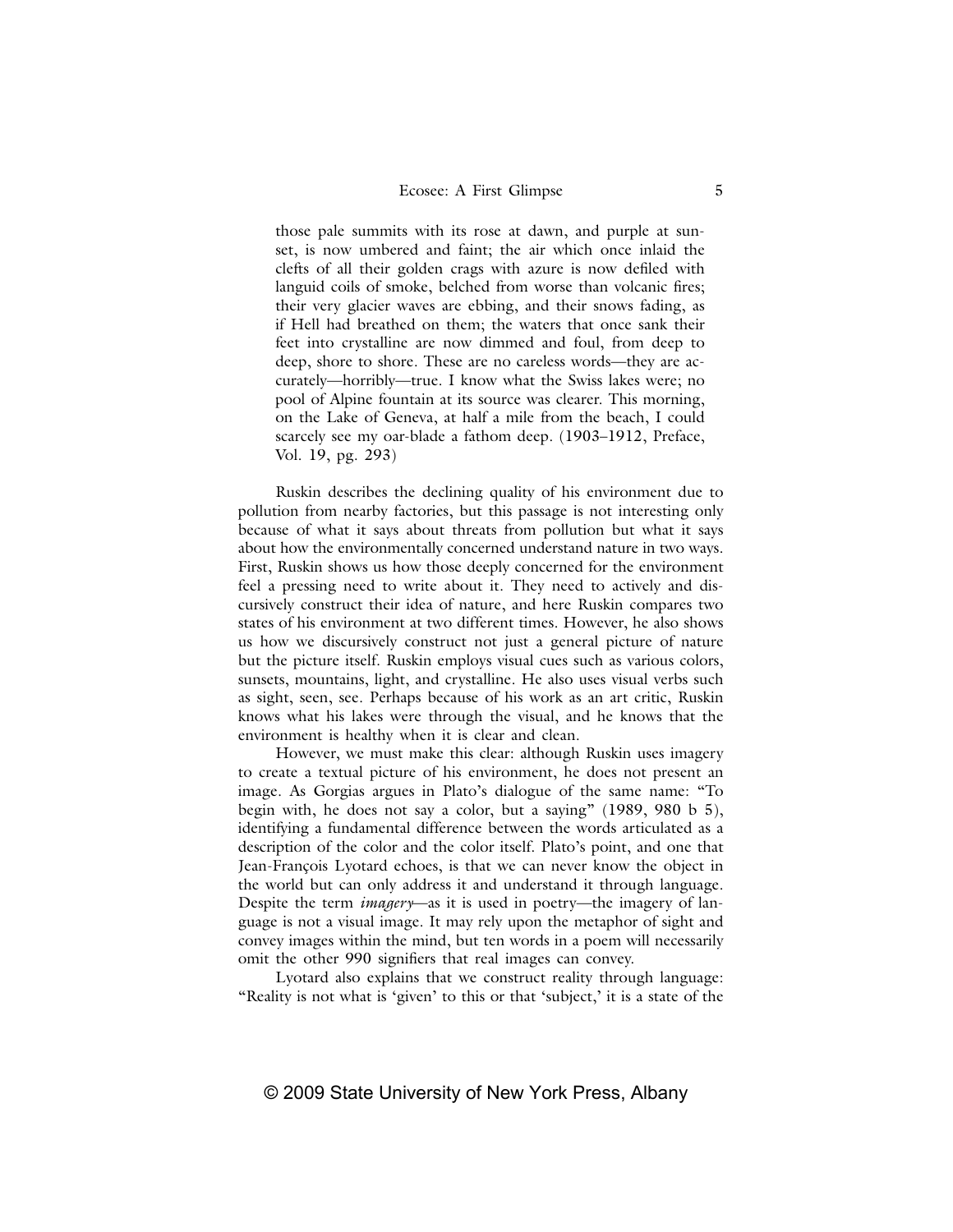referent (that about which one speaks) which results from the effectuation of establishment procedures defined by a unanimously agreed-upon protocol" (1988, 4). The reality of "nature" is similarly an agreed-upon social construction that humans often take for granted as "real." There is no "nature" that exists in the world except as a discursively constructed concept. Again quoting Lyotard: "Even in physics, there exists no protocol for establishing the reality of the universe, because the universe is the object of an idea" (5). Just as "reality is not a given" (9), nature is not a given but must be established through language, whether that language includes the verbal, visual, or both.

Although perhaps true of most of our daily interactions, our interaction with nature is inherently visual; most of our outdoor activities rely on sight for their engagement. One visits the Grand Canyon to experience its visual vastness, and one hikes along the Florida Scenic Trail for its scenery. Signs to such parks and recreation areas often enforce this visual interaction: "Leave only footprints, take only photographs." Activities such as photography, fishing, or hunting all require the visual for their participation and enjoyment, and even the tools used to carry out these activities reflect this: a camera lens, a fishing lure that seeks to visually mimic natural prey, attached to the line by the hook's "eye," a hunting rifle's "sight."

It is not surprising then that *Homo sapiens*' first artwork and writing depicted nature. Many scholars have pointed to the caves at Chauvet-Pont-d'Arc as evidence of the human propensity toward the representation of nature. Many see these depictions as first examples of art, and others identify them as precursors to writing. In either case, their importance grows from the relationship between the need for visual representation—either art or writing—and the need to represent nature. With this first art/writing comes a human visual construction of nature. What is the rhetorical significance of the fact that compared to the art/writings found in other regions of France, the caves at Chauvet-Pont-d'Arc depicted dangerous animals, while "the animals most often depicted in Paleolithic caverns are the same as those that were hunted" ("Time and Space")? Could this suggest that even within the same area different people valued, through representation, different parts of nature over others? Did one group represent nature because of its use as food, and another because of its potential danger? The representation of nature itself becomes a rhetorical representation, one that constructs a reality of nature. A difference in representation suggests a difference in ideological construction. Composing nature through images does not represent that nature, but composes, making the image an ontological surface below which the real was never present.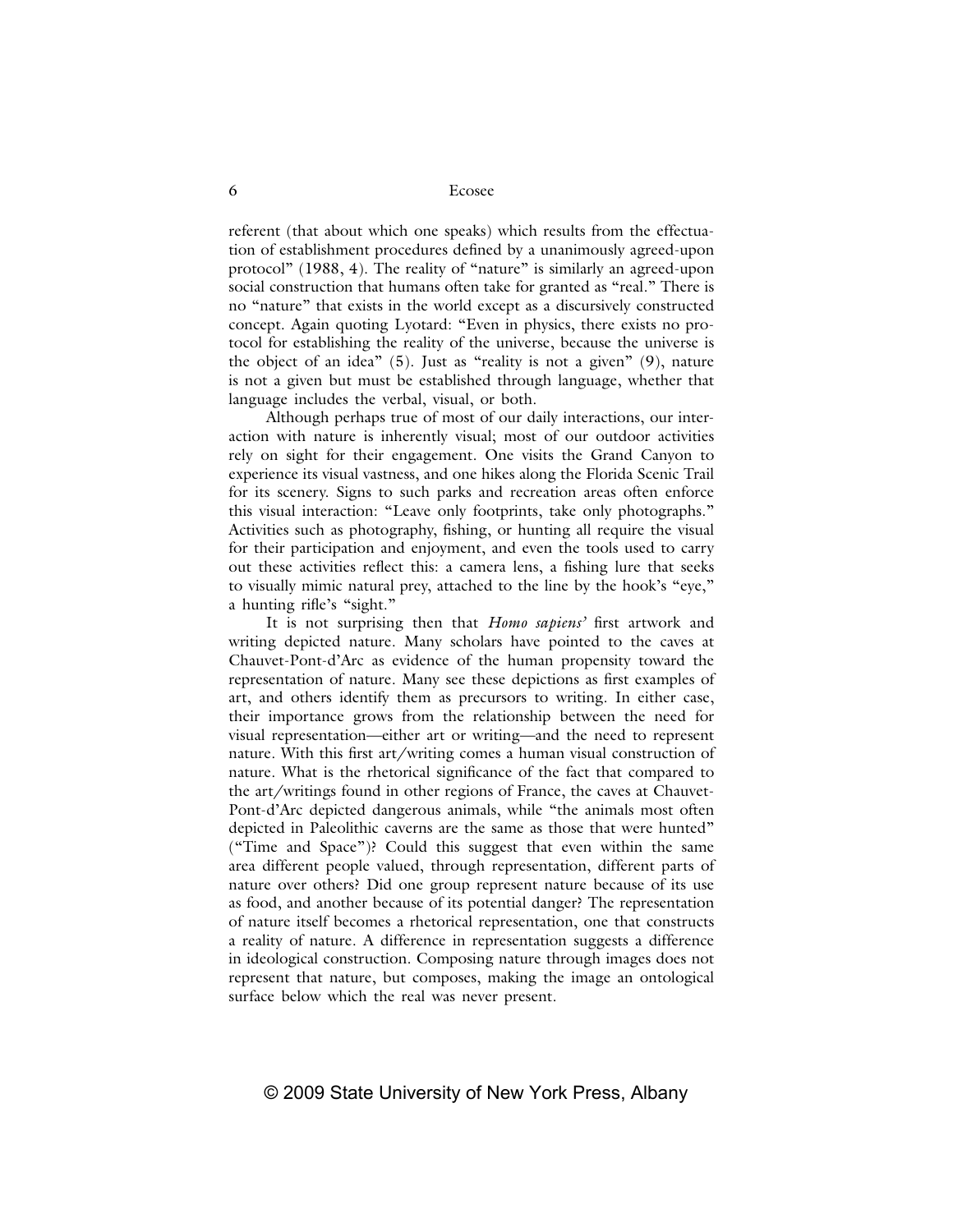Given the historical importance of images in constructing nature, it is little wonder that environmental groups have incorporated images into their rhetorical strategies, and that they rally around constructed icons. Robert Gottlieb points out that "more than many social movements, environmentalism has become associated with compelling ideas and images—whether Nature (the value of wilderness) or Society (the negative associations of urban pollution or hazards)" (2001, 5). These images do not become passively associated with any particular environmental idea or political movement but are actively incorporated into the agenda of such groups because of the images' rhetorical qualities, based in the pathos, ethos, or logos of an image, or a combination of the three. However, some images are so shocking that they almost instantly become iconic on their own. Maarten Hajer explains this about the representation of planet Earth:

If there is one image that has dominated environmental politics over the last twenty-five years it is the photo of the planet Earth from outer space. This picture, which entered the public imagination as an offspring of the 1960s Apollo space programme, is said to have caused a fundamental shift in thinking about the relationship between man and nature. The confrontation with the planet as a colorful ball, partly disguised by flimsy clouds, and floating seemingly aimless in a sea of utter darkness, conveyed a general sense of fragility that made people aware of human dependence on nature. It facilitated an understanding of the intricate interrelatedness of the ecological processes on planet Earth. Indeed, the image, it is said, caused a cognitive elucidation through which the everyday experience of life in an industrialized world was given a different meaning. (1995, 8)

Like Ruskin, Hajer shows us the Earth (or in this case, a representation of the Earth) through language rather than including the photograph in his book. He describes Earth's colors, shape, and features to provide his reader with a verbal picture of the planet. So although Hajer claims that the image was so powerful, and he points this out at the beginning of his work, the written word gains preference over the image. Of course, unlike Paleolithic Neanderthals, we no longer rely solely on images as material media to convey meaning but have transitioned to written text (writing, of course, being a form of image, though we skew that distinction here to indicate an artificial difference between writing and other forms of image); Ruskin's and Hajer's depictions make clear that if we want to understand how pictures represent the environment,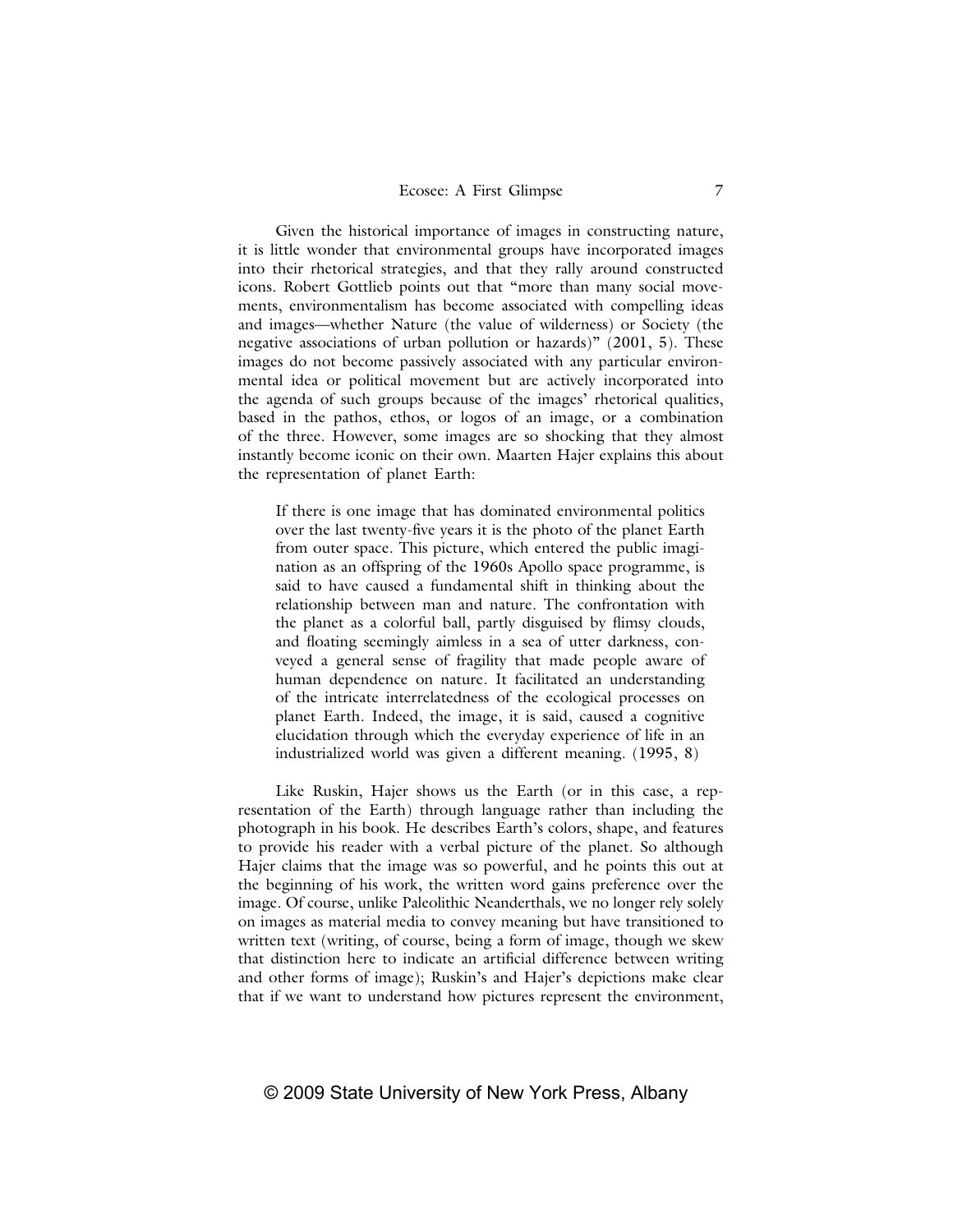then we must come to them through a textual explanation. As Gottlieb also explains, "these images are made manifest by language and representation" (2001, 5).

If these images are so important to both Hajer and Gottlieb, then why do both abandon their discussion of the image after just one reference? Both authors quickly turn from image and its impact on the perception of the environment to language instead. If images are so powerful in how we construct environment, as Hajer points out with the image of the Apollo Earth, then scholars should focus beyond environmental rhetoric and discourse as primarily language based and also look at it as image based. They should examine how the environment creates images, and how these images create the idea of the environment. This is the project of ecosee: to study the visual representation of nature and environments in photographs, paintings, television, movies, video games, and all forms of new media that use images. Such a study theorizes how humans use images to construct ideas of nature and environment, how those images reinforce those constructions, and how humans may use existing images (or make new ones) to create alternative ways of seeing nature and environment. Theories of ecosee consider how and what images—both the idea of the image and specific images themselves—might suggest about the environment and also look toward a variety of perspectives from different disciplines—visual semiotics, environmental rhetoric, image theory, spatial theory, ecology, to name a few—and their elements that theories of ecosee might contain.

One can almost hear the grumbling now: first ecocriticism, then ecospeak, next ecocomposition, and now ecosee. Two neopests (Gregory L. Ulmer's neologism for those who needlessly create neologisms) are at it again, making up another empty word upon which to build a book. And this we admit is almost entirely true—almost. Ecosee is related and dependent upon all of these various eco-studies but is the next logical extension in a discursive environment to Guy Debord's "society of the spectacle." Part of this project arises from what W. J. T. Mitchell (1994, 11) calls "the pictorial turn," where images are becoming more of a problem for public discourse. Besides Debord, who identified the problem of the society of the spectacle, ecosee invests heavily in the promise of electracy, as invented (and termed) by Gregory L. Ulmer (2003). Ulmer, through grammatology, sees the apparatus of literacy failing, because it does not support the technology of the digital Internet, which relies heavily upon the category of the image, a category for which we have developed no logic. One of the purposes of the humanities is that we teach people to become citizens in a democracy that relies upon literacy. Part of electracy (which is to the Internet what literacy is to print) is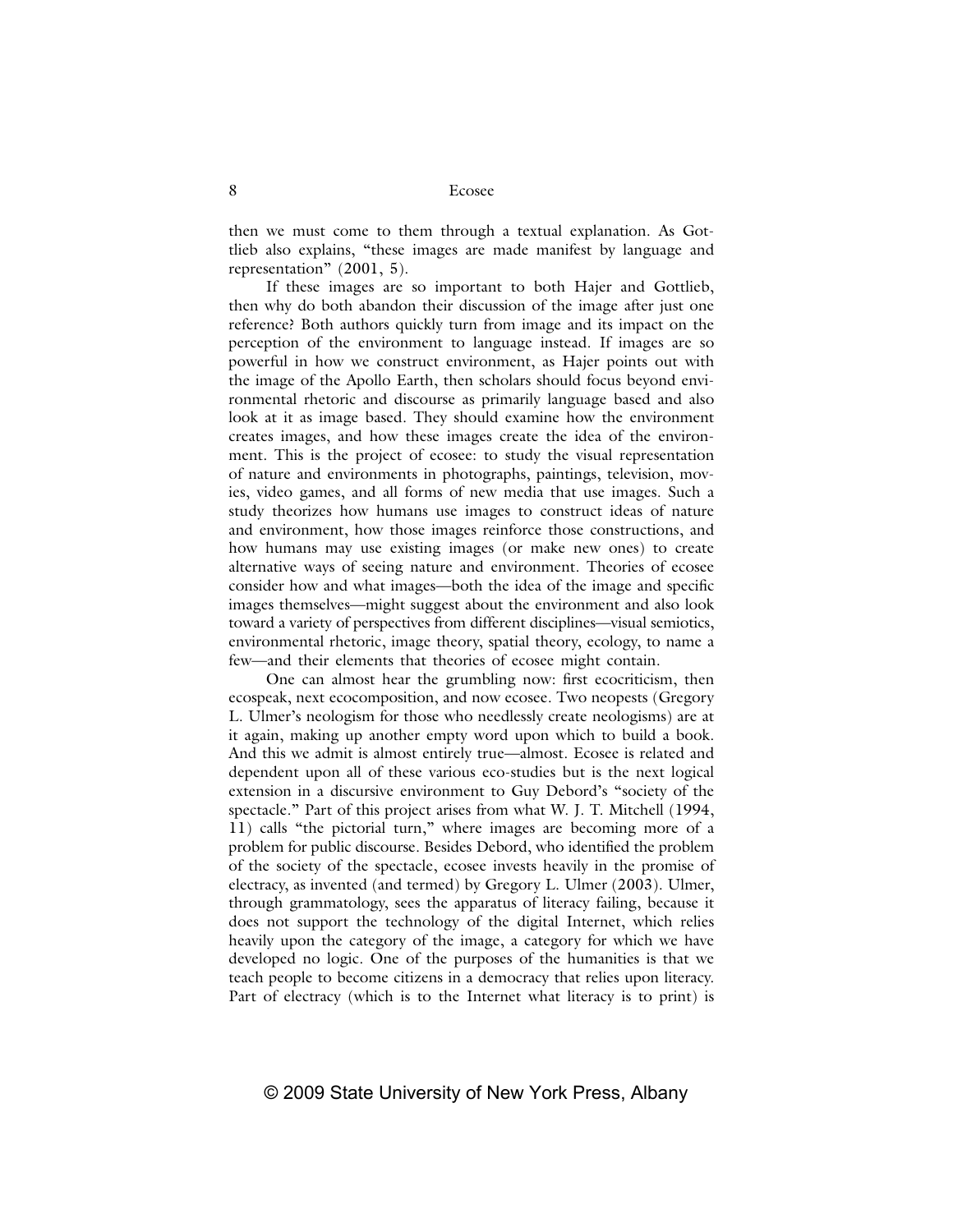to help citizens think with the image. Ecosee contributes to this effort in respect to nature, if not also allowing readers/viewers to see systems of image at work rather than working alone.

The rhetorical constructs in *Ecospeak* and other investigations of environmental rhetoric are important in understanding what role the image might have, but while ecosee is motivated from work within environmental studies, the visual aspects are advanced by another realm of research. It traces its roots to other scholars and writers such as previous works by *Ecosee* contributor Cary Wolfe, whose questions regarding the animal other and the idea of being human force us to rethink the very image of animal and theorize the very construction of animal and human. Wolfe's brilliant 2003 *Animal Rites: American Culture, the Discourse of Species, and Posthumanist Theory* and his powerful 2003 collection *Zoontologies: The Question of the Animal*, both of which take into account the "question of the animal" by way of critical theory and theorists, as well as his 1998 *Critical Environments: Postmodern Theory and the Pragmatics of the "Outside,"* a remarkable book of critical theory, stand as central in motivating our work toward a concept of ecosee. As we mentioned earlier, Steve Baker, whose insightful and moving examination of the imagery of animals as it has been employed in performance, theory, and philosophy, also provides ground from which ecosee departs. Other projects in the postmodern disruption and critique of traditions of understanding nature, ecology, science, and other similarly politically loaded terms have encouraged us to pursue this project: Donna Haraway's ongoing work in the philosophy of science and feminisms, taken up in *Simians, Cyborgs, and Women: The Reinvention of Nature* (1990); *Primate Visions: Gender, Race, and Nature in the World of Modern Science*  (1990); *The Companion Species Manifesto: Dogs, People, and Significant Otherness* (2003); *Modest Witness@Second\_Millennium. FemaleMan Meets OncoMouse: Feminism and Technoscience* (1997), and *When Species Meet* (2007); Bruno Latour's *Politics of Nature: How to Bring the Sciences into Democracy* (2004); Kate Soper's *What Is Nature?* (1995); and Sean Cubitt's *Eco Media* (2005).

Likewise, W. J. T. Mitchell's groundbreaking work in *Picture Theory* (1994) provides a useful, critical eye for looking at pictures and is central to the development of ecosee. Specifically, Mitchell's analysis of the relationship between word and image provides a starting point for understanding the interaction between ecospeak and ecosee, which we might correlate to verbal and visual theories of environmental discourses. Mitchell claims that he does not want to develop a "picture theory" so much as "to picture theory as a practical activity in the formation of representations" (6). Similarly, ecosee functions not just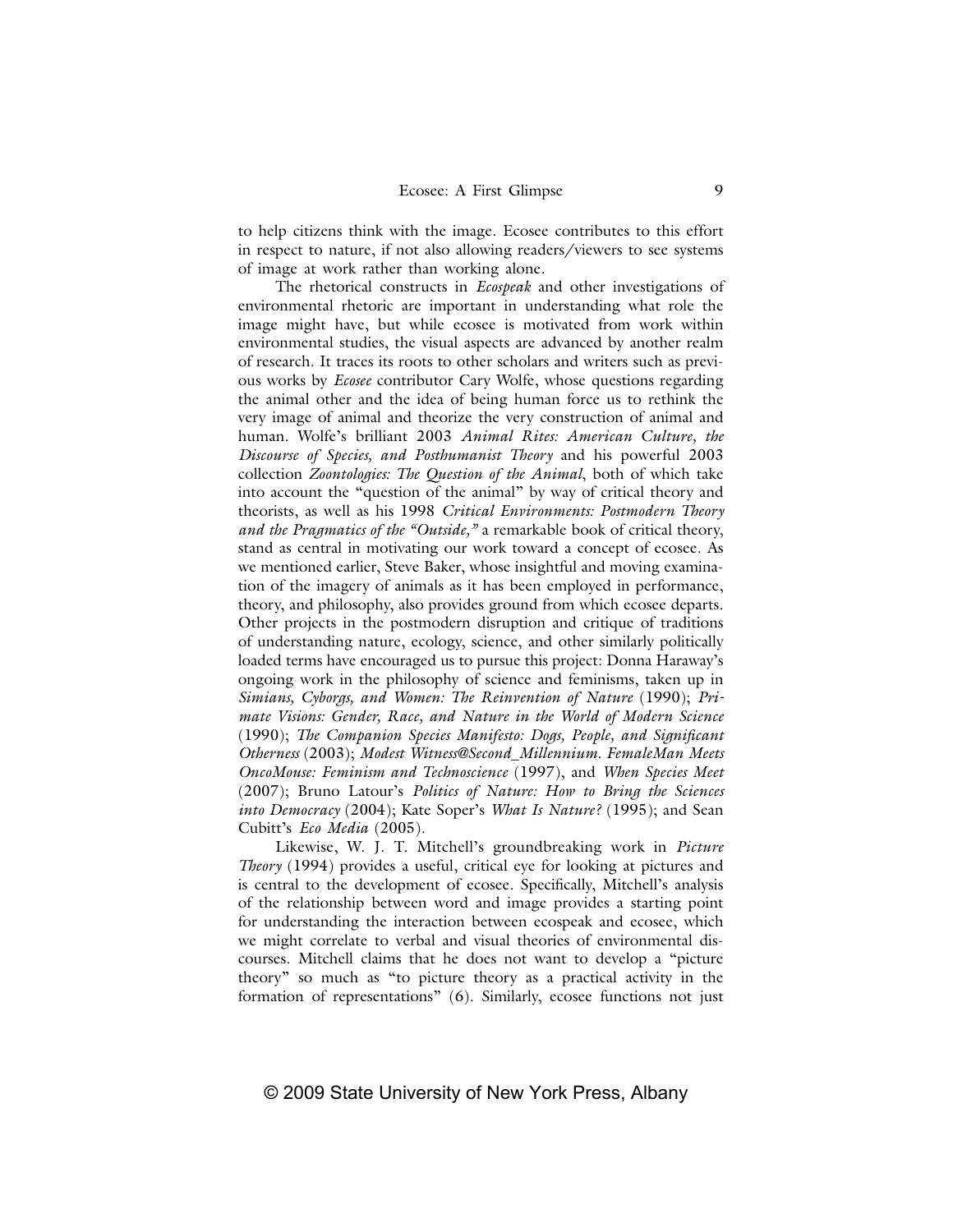as a nominative term but as a verb, a way of seeing ecologically. One who ecosees looks at images not just for their environmental focus and how they represent the environment but also how that image fits into the larger ecosystem of images and texts. Ecosee asks how an image interacts with other images and texts, how it shapes them, and how it is shaped by them.3

While we might try to understand images alone, that is, without attaching to them an external language that exists outside of the image frame, to do so would be problematic and might also be unethical. Images rarely occur without any connection to text, and practical experience tells us that within our culture of communication, one must understand both media to make sense of the constant images that clamor for attention. The category of the image inherent in electracy does not replace literate categories but supplements them, just as Walter Ong demonstrates that the apparatus of literacy does not wholly replace orality. In writing *Picture Theory*, Mitchell explains that

one polemical claim of Picture Theory is that the interaction of pictures and texts is constitutive of representation as such: all media are mixed media, and all representations are heterogeneous; there are no "purely" visual or verbal arts, though the impulse to purify media is one of the central utopian gestures of modernism. (1994, 5)

Mitchell points out the relationship that images and text have, the "sisterhood" that binds them as familial. This relationship extends to theories of ecosee, where we must understand both how images of environments work and the lingual "messages" that might lie behind those images. Given a postmodern world where media mix and become heterogeneous representations, we might also look at this world in terms of Jean Baudrillard's (1994) theories of hyperreality and recognize that we might not be seeing what we are really seeing.<sup>4</sup> In defense of his work, Mitchell goes on to claim that

for anyone who is skeptical about the need for/to picture theory, I simply ask them to reflect on the commonplace notion that we live in a culture of images, a society of the spectacle, a world of semblances and simulacra. We are surrounded by pictures; we have an abundance of theories about them, but it doesn't seem to do us any good. Knowing what pictures are doing, understanding them, doesn't seem necessarily to give us power over them. (1994, 6)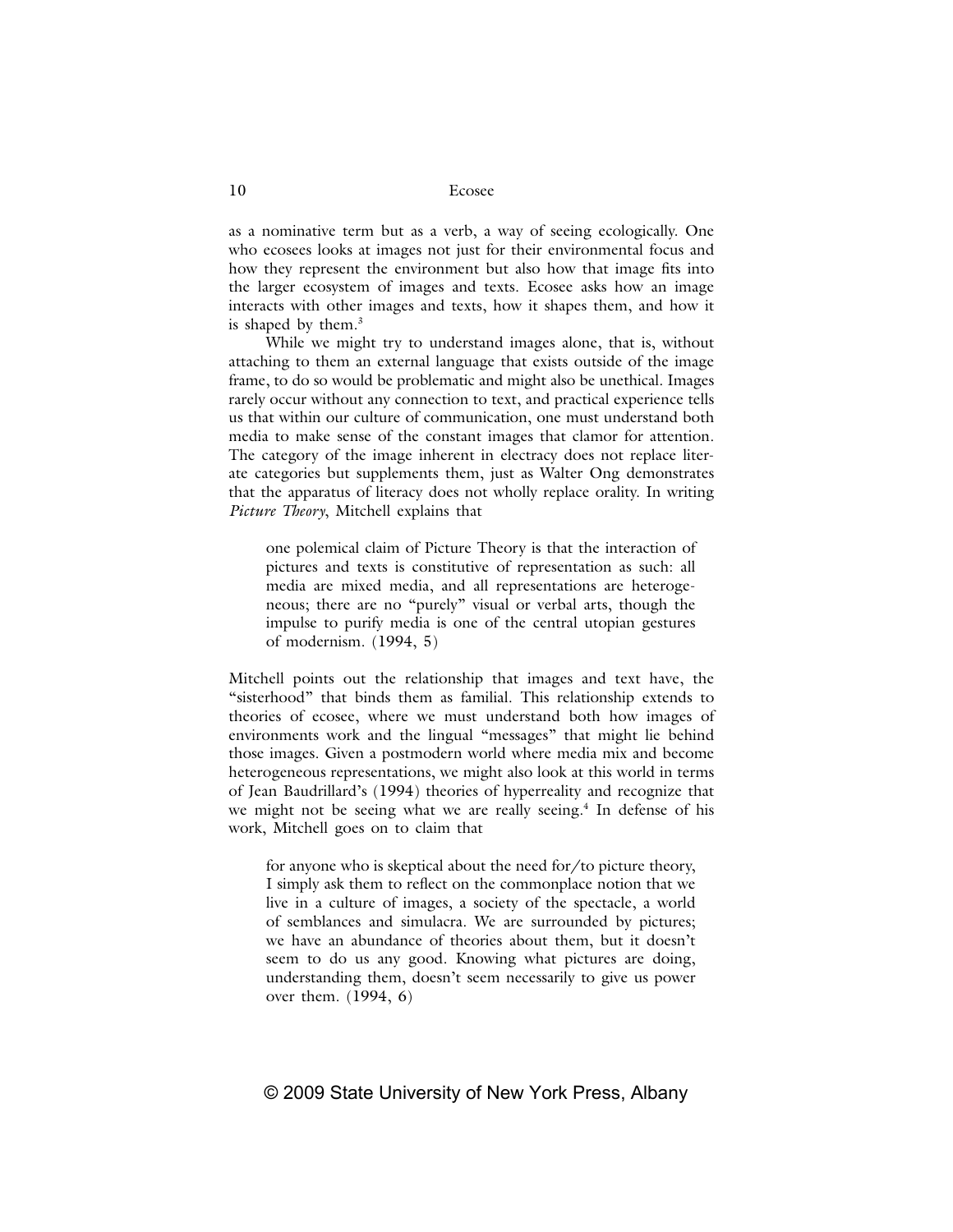But James Elkins suggests that seeing is not simply a passive activity, and that we do have the power to change perhaps not the image itself but what that image constructs. Referring to those "take only photographs" signs we mentioned earlier, Elkins suggests that these instructions obscure the activity of seeing:

In the national parks there are signs reading, "Don't take anything but photographs." It is true that the landscape suffers only infinitesimal change when it loans me a few photons. But we mistake that for the nature of seeing. I may not change a pine tree by taking its picture, though I obviously do affect a bison or a bear by taking its picture. Some national parks have problems with tourists who lure bears with food in order to take their pictures. (And this is where there is truth in that phrase, "taking a picture.") Years ago in Yellowstone I saw a group of cars parked by the side of the road. People were standing at the roadside with their binoculars, looking out across a wide valley. When I got out my binoculars I could see what they were watching: in the far distance a man with a camera was running full-tilt after a bison. I doubt Yellowstone has any problem with people mobbing pine trees or patches of turf. What the tourists see is driven by their desire: on the one hand they want large animals, dangerous scenes, and close encounters with white fangs, and on the other they want bucolic, sublime, and picturesque landscapes. Wildness and wilderness are the two goals, and there is very little seeing of botany, geology, miscellaneous zoology, or unpicturesque landscape. Most of Yellowstone is invisible, even though it is there to be seen. (1996, 33)

We never see the whole picture, but what we see is always motivated by desire, what we want to consume as image. Looking is not the passive process of photons penetrating our pupils and reflecting upon the retina, and neither does the action of seeing simply consist of the motion of our eyes. These images, says Elkins, "are not just passively recorded in my mind. Looking immediately activates desire, possession, violence, displeasure, pain, force, ambition, power, obligation, gratitude, longing" (1996, 31).

This brings up the question of ethics and why a study of ecosee is so necessary. Even if we can claim to understand the literate aspects of environmental rhetoric or discourse, we do not yet understand how images contribute to this discourse. Sidney I. Dobrin and Christian R. Weisser claim in *Natural Discourse* (2002) that there is no nature, that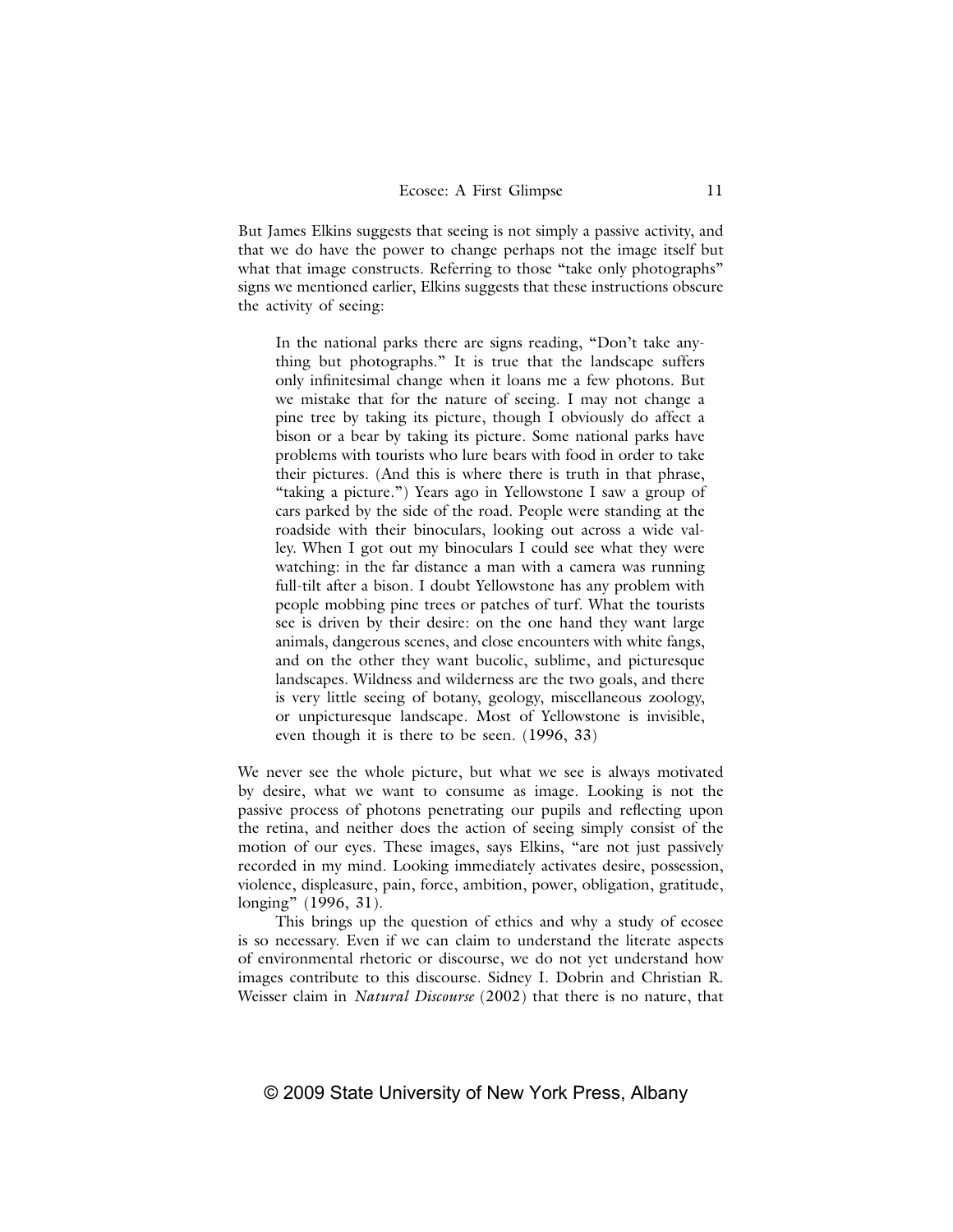humans always construct it through discourse. So Elkins claims: "Sometimes the desire to possess what is seen is so intense that vision reaches outward and creates the objects themselves . . . if the desire grows large enough, it can impel us to make what we want to see out of whole cloth" (1996, 29). Whether we want a pristine coral reef, cuddly bears selling Hummers, oil fields coexisting with Alaskan caribou, or animals applauding General Electric, any visual argument can be made out of the visual cloth that is the environment, because in the end the environment is just another image to be taken. This does not mean that other materials are not physically taken from the environment, but that this kind of taking is predicated on the taking involved in the desire that accompanies seeing in the first place.

As we hope this collection makes clear, ecosee is not just a phenomenon of visual rhetoric that exists out in the world but is also a way of seeing. But since ecosee looks for rhetoric in the visual, it does not do so for purely hermeneutic reasons but also heuretic ones. If activism is inherent in any environmentally charged mode of inquiry, then the activist using ecosee asks not just what an image means but how one can use its rhetoric and composition techniques in order to construct one's own images. In this way, ecosee shares much with ecocomposition, and the latter should include how ecosystems of writing also include images and, necessarily, how to write images within writing environments. We say "write" images here, because if we follow the grammatological argument made by Ulmer, then ecosee is already ecocomposition, since writing images is the next step in the evolving language apparatus. If, as Elkins shows, seeing is an (act)ivity, then there is hope that it can lead to new kinds of activism, ones that are supported by the Internet and Debord's spectacle.

The chapters that make up *Ecosee: Image, Rhetoric, Nature* are organized into four parts in an attempt to bring together similar positions, arguments, and issues. We would like to think that the organization of this book emerged organically, providing a logical navigation through the pieces, but it did not.<sup>5</sup> Of course, this organization is artificial, used for convenience; the chapters themselves are more dynamic than the organization suggests, more sophisticated than the rubric into which we have forced them. The relationships between the chapters, the possibilities of what they suggest, and the work begun by the contributors toward ecosee require that we look beyond this rubric to other textual ecologies. To limit reading these contributors' work to the framework imposed does a disservice to the possibilities of what they present here, and we do not mean to limit their possibilities through this organization.

Part 1, "How We See," brings together five chapters that initiate our conversation of ecosee. In "A Rhetorical Look at Ecosee," Sean Morey addresses some of the rhetorical features that ecosee shares with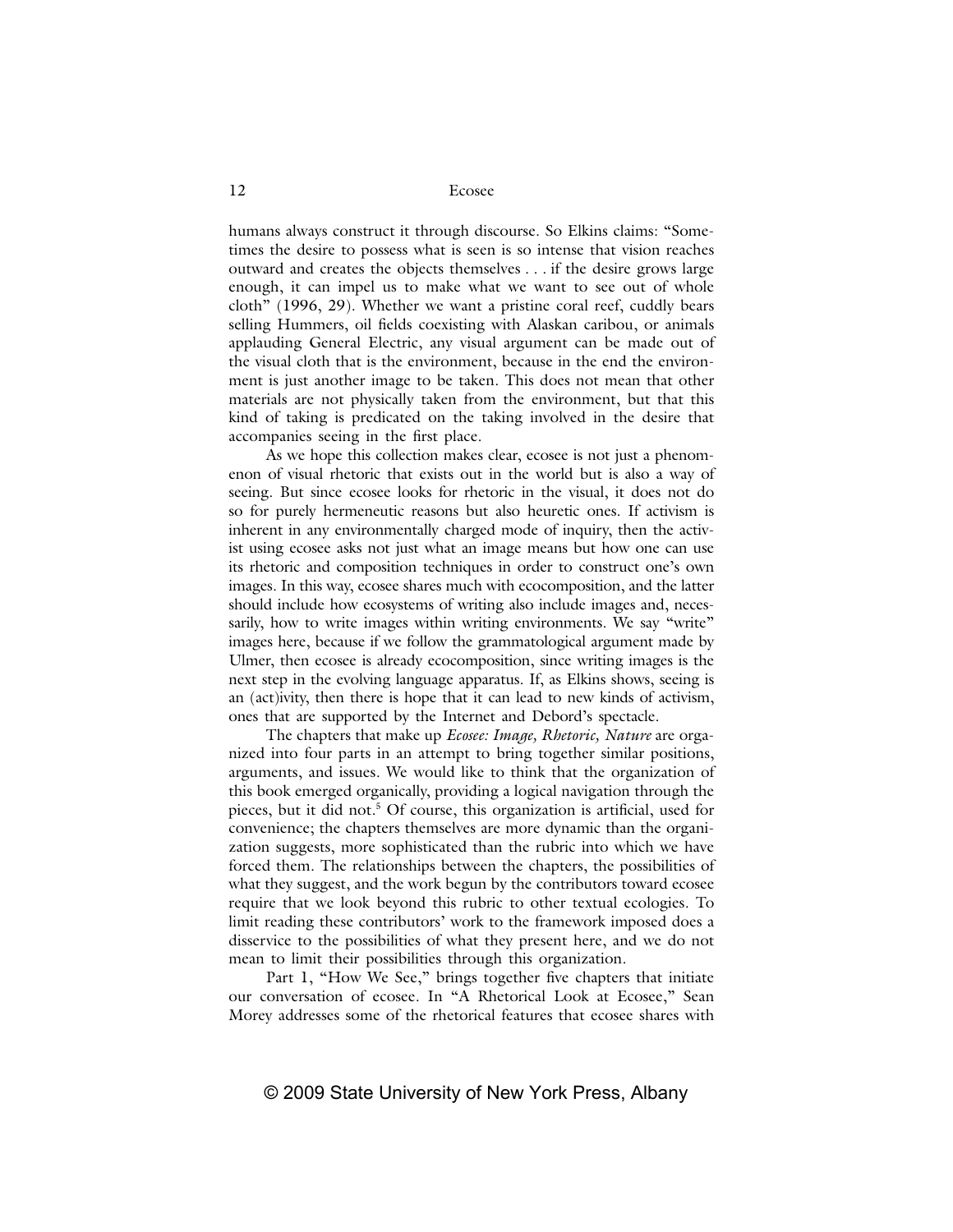environmental rhetoric, specifically that discussed by Killingsworth and Palmer in *Ecospeak*. However, considering scholars such as Gregory L. Ulmer, Roland Barthes, and W. J. T. Mitchell, Morey suggests that environmental images have their own logic, and that a visual rhetoric of ecosee cannot depend upon traditional notions of rhetoric in order to explain it. Ultimately, in order for any debate to occur through ecosee, Morey explains, we must not only be able to read such images about the environment, but we must also be able to make (and teach to make) these images as well.

Bart H. Welling's provocative and thoughtful "Ecoporn: On the Limits of Visualizing the Nonhuman" examines ecopornography, a concept that describes nature-centered photography as having parallels to human-based pornography. Through his article, Welling expands upon the concept of ecoporn, noting that "ecoporn—*as*—porn places the viewer in the same asymmetrical, sexualized relationship to its subjects as standard pornography, even if its primary goal is not sexual arousal." Ultimately, Welling argues that environmentalists need to rethink the human place in its relationship to these nonhuman subjects and develop new visual practices that break out of the commercializing, anthropocentric goals of ecopornography and can help us think up new ways of seeing a nature that "looks back."

In the insightful "Ecology, Images, and Scripto-Visual Rhetoric," Heather Dawkins makes the case that art historians, who usually focus on fine and experimental art that is considered antirhetorical, should also analyze conventional images that often function as a means of persuasive communication. However, much analysis that art historians do overlaps with rhetorical studies. As an example of such rhetorical readings, Dawkins examines how images function within the environmental rhetoric of the 2005 Greenpeace calendar, the pictorial book *Massive Change*, and how both differ from images in Rachel Carson's *Silent Spring*. She concludes that the meaning of these images is produced by the interaction of image and text, what she calls a "scripto-visual matrix."

Spencer Schaffner's "Field Guides to Birds: Images and Image/Text Positioned as Reference" looks at the visual construction of nature by examining field guides to birds. In his intriguing chapter, Schaffner outlines the discrete visual elements that contribute to the distinct forms of visual classificatory discourse in contemporary birding field guides. While field guides are usually thought of as reference material, Schaffner explains that they present images that are not just representations of birds but create taxonomic expectations for the bird watcher that have an impact on how the watcher understands nature. Field guides to birds, Schaffner explains, provide a "taxonomic authority" that produces "specific ways of considering and visualizing the environment."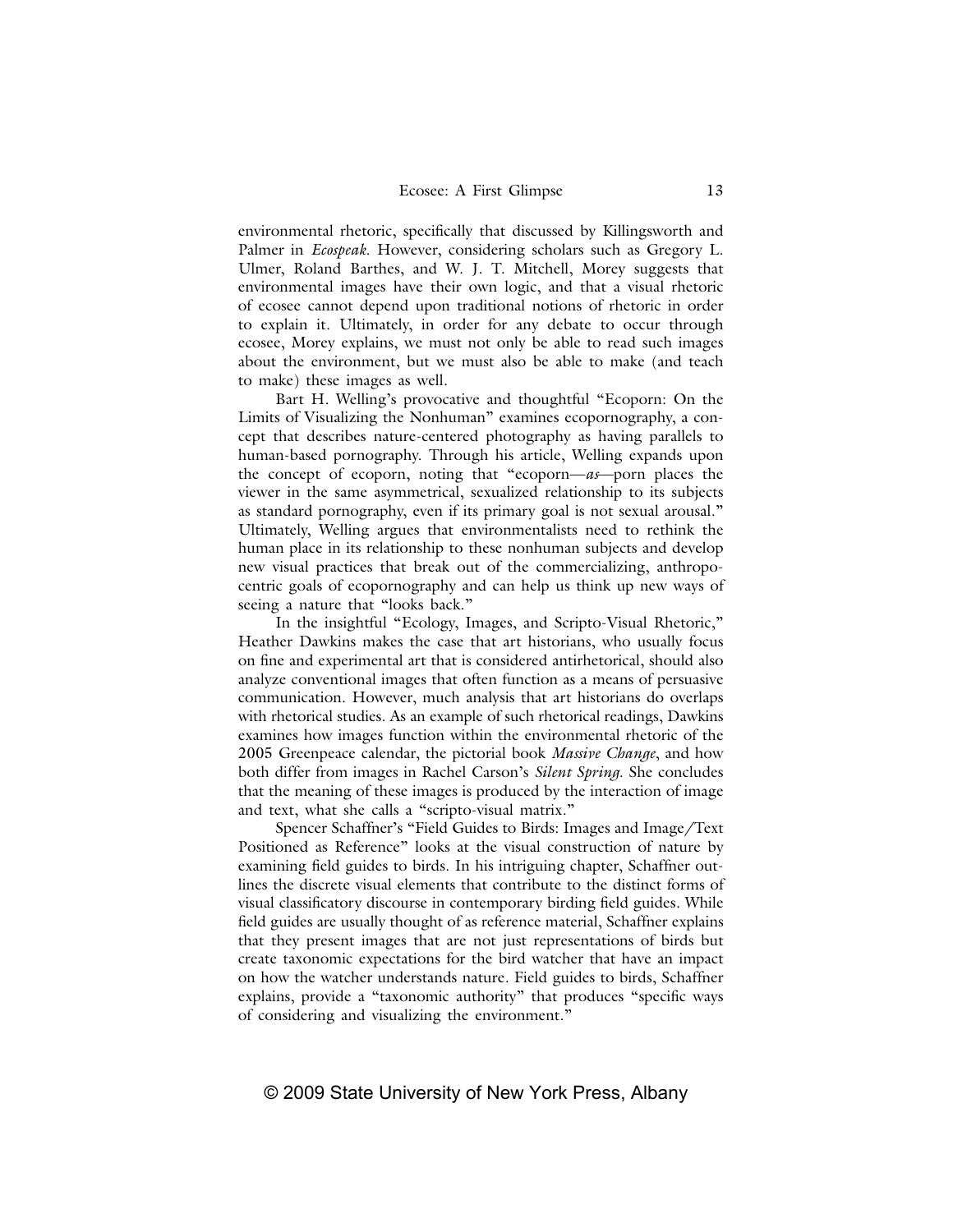In the illuminating chapter "Eduardo Kac: Networks as Medium and Trope," Simone Osthoff examines the work of Eduardo Kac, offering a brief overview of his art in general as well as focusing on specific works: *Rara Avis*, *Time Capsule*, and *Rabbit Remix*. She argues that Kac's work influences both the understanding of the natural environment and the "environment of art," and that not only does Kac's art exist in a network and create a network, but also that his theoretical essays "constitute an intrinsic part of his networked ecology," showing the interrelationship between image and text.

Part 2, "Seeing Animals," begins with Cary Wolfe's remarkable chapter, "From Dead Meat to Glow-in-the-Dark Bunnies: Seeing 'the Animal Question' in Contemporary Art," in which he explores two questions: one about the ethical standing of nonhuman animals, and the other about the difference that a particular artistic strategy makes for representing these animals. In this chapter—tied directly to his ongoing projects that pose the "question of the animal"—Wolfe explores these two questions primarily by contrasting the work of two artists, Sue Coe, whose work *Dead Meat* depicts various scenes of animals slaughtered in factory farms, and Eduardo Kac, specifically his works *The Eighth Day* and his transgenic art such as *GFP Bunny* (a transgenic rabbit that glows under ultraviolet light). Wolfe compares what these artists bring to the viewer and argues that while they both offer posthumanist understandings of nonhuman animals, they do so in very different ways, and with different effects.

Following on the heels of Wolfe, Steve Baker's intriguing chapter, "They're There, and That's How We're Seeing It': Olly and Suzi in the Antarctic" furthers the work he began in *The Postmodern Animal*, addressing the works of Olly and Suzi, British artists who must go into the environments of the nonhuman animal subjects they depict in order to artistically represent them. In his chapter, Baker focuses on Olly and Suzi drawing leopard seals in the Antarctic and argues that over the message or intention produced by a photograph, art can only add particularities, not generalities. Olly and Suzi have to experience the environment of their subject, for it is only in this particularity that it can be understood, and this understanding itself is particular, an understanding that is "how they're seeing it." Their art, by providing this particular, offers a disruption of the general way that humans look at animals.

Part 2 concludes with Eleanor Morgan's "Connecting with Animals: The Aquarium and the Dreamer Fish," in which she makes the important argument that to look at nature is to get caught up in a system of scientific production, mythical production, and material production. Observing the natural, she argues, transforms it. Moving from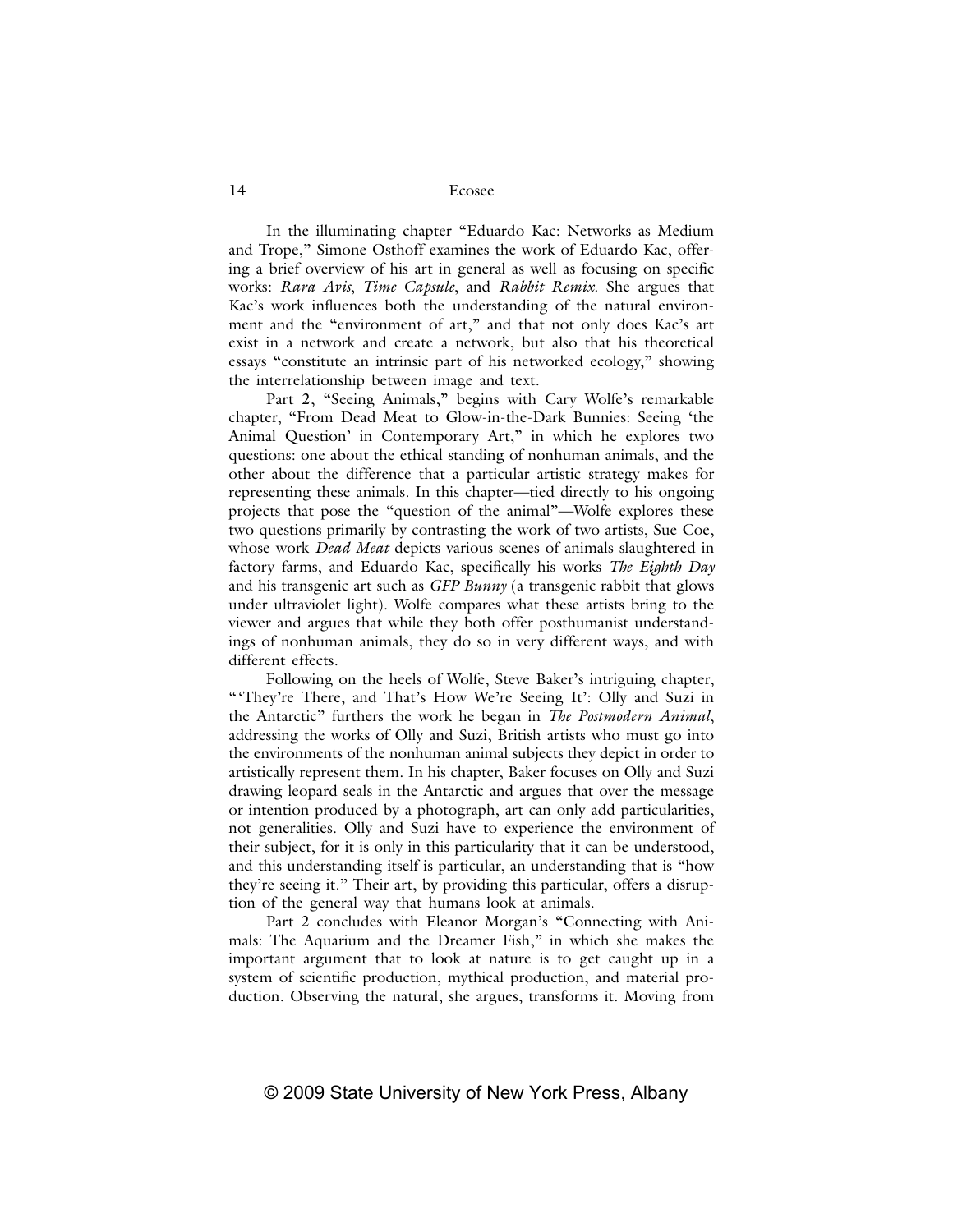the capture of the rare dreamer fish to its storage in the Royal British Columbia Museum, Morgan asks the vital question, "How do we look at nature?" She reflects on the inherent dangers of looking, and in doing so, she works to develop a theory that casts animals not as objects of our looking but as activity.

Part 3, "Seeing Landscapes and Seascapes," opens with Pat Brereton's inventive chapter "Farming on Irish Film: An Ecological Reading," in which Brereton, working from methods he developed in his earlier book *Hollywood Utopia*, provides a close reading of three Irish films—*The Field*, *The Secret of Roan Inish*, and *How Harry Became a Tree*—in order to argue that ecology has become a "new, all-inclusive, yet contradictory meta-narrative," that has been present in mainstream film since the 1950s. Brereton's examination of Irish film works to the end of exciting an awareness of interdependence with environment that is visually manifest in film media.

Teresa E. P. Delfín's "Postcards from the Andes: Politics of Representation in a Reimagined Perú" perceptively argues that visual media that portray nature often have as much to say about what nature is as what it is not; visual media work to create a pleasant disorientation between that which is in the frame and what is immediately outside it. But these generalizations cease to hold true, Delfín contends, in cases of third world visual representations of nature. Rather than creating a case for its own difference, images of nature from underdeveloped regions often appear limitless, regardless of the physical imposition of frames, borders, and edges. Third world landscape photographs also are frequently contextualized or captioned to appear normal or native—an everyday part of a context of underdevelopment. This is nowhere truer than in the case of postcards, Delfín explains. Focusing her study of nature-based Peruvian visual rhetoric with attention to the hegemonic nature of literacy in twentieth-century Peru, Delfín maintains that due to inadequate access to education, coupled with the considerable role that literacy has played in the continued subjugation of Peruvian *campesinos,* writing has been inaccessible as a technology for peasant self-representation. In the absence of a contemporary *campesino* literature, Delfín considers the "rival media" of landscape photography and indigenous portraiture in Peruvian *peasant* self-representation.

Kathryn Ferguson, in her thought-provoking contribution, "That's Not a Reef. Now *That's* a Reef: A Century of (Re)Placing the Great Barrier Reef," examines visual images as supplement to the real vis-à-vis the Great Barrier Reef. Beginning with Saville-Kent's first black-andwhite photographs of the reef's creatures sent to London in 1891 and moving through to Digital Dimension's integration of 3-D animated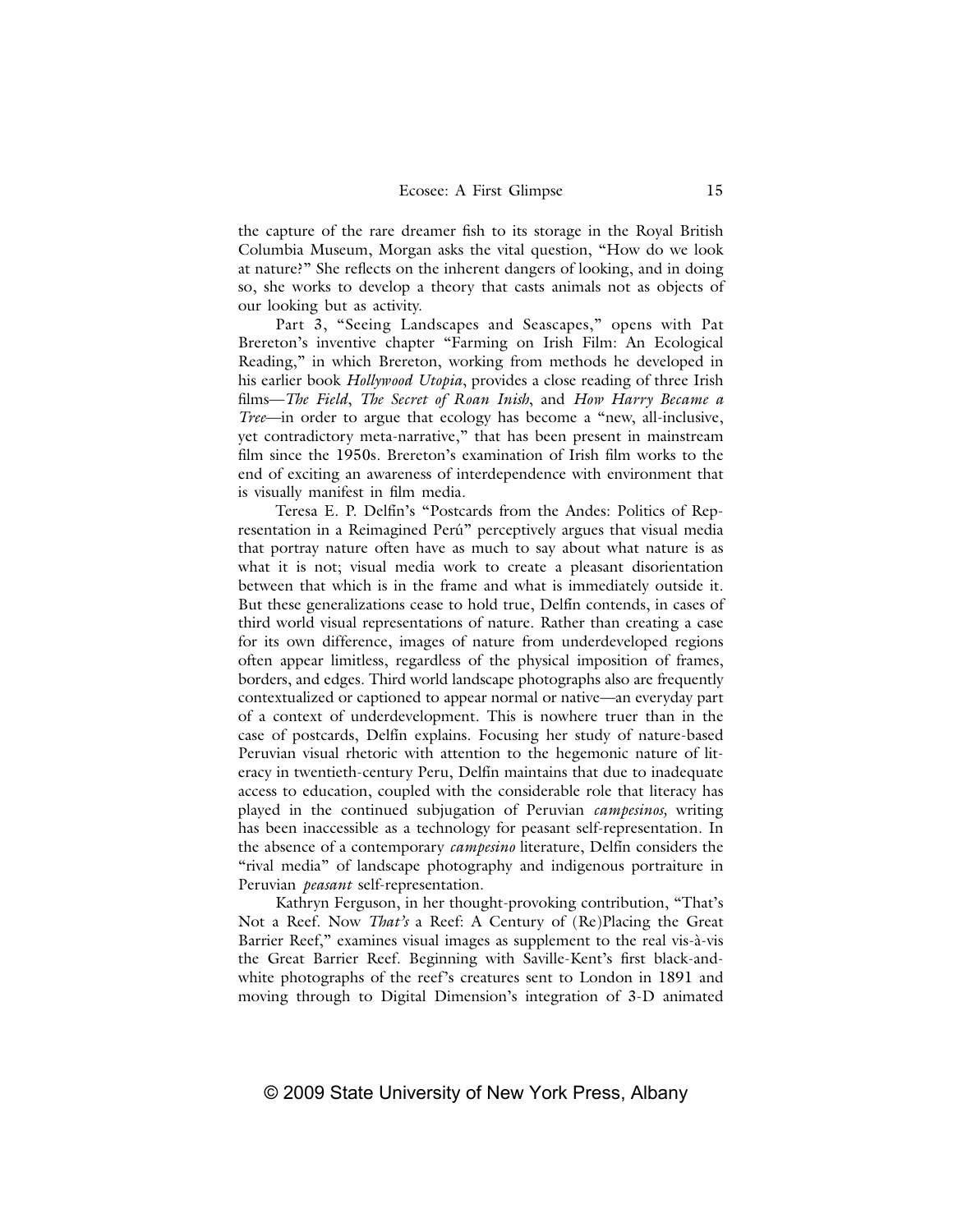images in their 1999 *Ocean Empires*, Ferguson questions notions of authenticity and mimesis in a historically contextualized century of visual images of the Great Barrier Reef. Limiting her analysis to images that specifically lay claim to accuracy and representations of the "real world," she considers the implications of the fact that these images of the reef always refer to something that has preceded them and are thus never the origin but supplement and exceed the origin in ways that may well survive the origin.

The final part of *Ecosee*, "Seeing in Space and Time," begins with Quinn R. Gorman's "Evading Capture: The Productive Resistance of Photography in Environmental Representation," a detailed consideration of a double bind presented through visual representation. Gorman contends that this double bind offers only two options, both of which result in an undesirable "capture" of the world. We either allow the world to be "captured" by the discourse of realism, Gorman posits, which asserts the competence of representational mimesis to reproduce the world in words, or we allow it to be "captured" by the discourse of textuality, which claims that the interests of a natural Other are inevitably and utterly invaded by our own cultural baggage. Within this context of problematic environmental representation as a whole, Gorman postulates, photography perhaps holds a potential place as the medium that uniquely supplies the ground for an ethics that refuses the very *possibility* of capture.

In "The Test of Time: McLuhan, Space, and the Rise of *Civilization*," Tom Tyler forwards the idea that Marshall McLuhan, the onceheralded "oracle of the electronic age," explored, the social and cultural environments created by media technologies and the modes of perception engendered in those who found themselves immersed in media culture. In this chapter, Tyler makes the powerful argument that digital games produce a form of electronic "acoustic space," an instantaneous, inclusive, decentered environment quite distinct from their carefully realized but ludologically irrelevant backstories. Taking as a case study Sid Meier's *Civilization* series, Tyler examines the involving engagement and awareness that digital games require, as well as the equivocal environmental rhetoric of this enduringly successful title.

In the penultimate contribution, Julie Doyle astutely contends in "Seeing the Climate?: The Problematic Status of Visual Evidence in Climate Change Campaigning" that the effectiveness of visual rhetoric as a persuasive discourse within environmental campaigning reached a crisis point in the history of climate change communication. International environmental groups such as Greenpeace often are dependent upon the photographic image to provide evidence of environmental degradation and threat in order to persuade the public and governments to take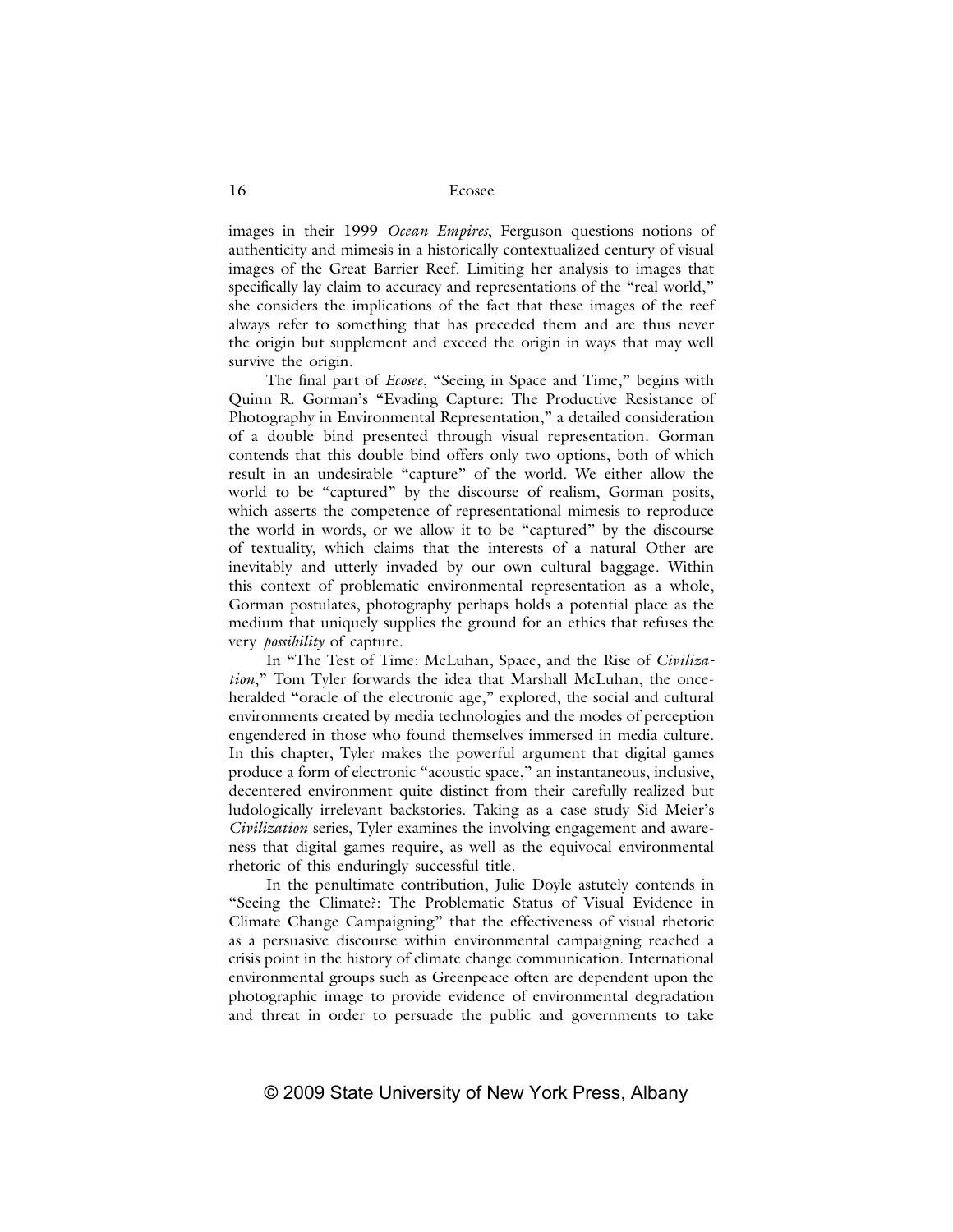action. As a result of this reliance, Doyle argues, efforts over the last decade to bring awareness to a skeptical global audience of the *potential* impacts of human-induced climate change were constrained by the very lack of visual evidence about this issue. This lack calls attention, on the one hand, to the problematics of communicating an "unseen" environmental issue such as climate change within the confines of the visual rhetoric of much environmental discourse. At the same time, she explains, these limitations are inscribed more specifically by those of photography as a discourse of visual evidence and truth, unable to visualize, and thus make "real," future environmental threats. Doyle argues that the history of climate change campaigning underlines the interconnections and constraints of both visual and environmental discourse in the communication of this global concern. The lack of visual evidence for events such as global warming, she explains, reflects broader cultural investment in "seeing" and the visual as a primary form of knowledge, while illustrating the privileged role of the visual within discourses of "nature" and the environment.

Following the selections in the four parts of *Ecosee*, we are privileged to be able to include an Afterword to the collection supplied by M. Jimmie Killingsworth and Jacqueline S. Palmer. This Afterword brings together the contributions of *Ecosee* to consider possibilities regarding what work like this might lend in the future. Turning to their own work in visually representing roadkill, Killingsworth and Palmer offer a contextualization, placing the work of visual representation in ecological relation to verbal communication, writing, history, mythology, and technology.

In looking at environmental images specifically, we hope that others can develop theories about them and at least help us understand how we visually and imagetextually represent nature, places, spaces, and environments. While this may not allow us to change our relationship to the image, to give people a power of the image, it at least provides an opening to begin understanding the role of the visual in the political construction and control over nature. Early in the Introduction to *Ecospeak*, Killingsworth and Palmer claim that their book offers "little more than a point of departure for further research" (1992, 2); this, too, is one such departure.

### **Notes**

 1. We use the terms *environmentalist* and *anti-environmentalist* as generalizations for different groups that do not necessarily share the same viewpoints. For example, environmentalists include preservationists and conservationists,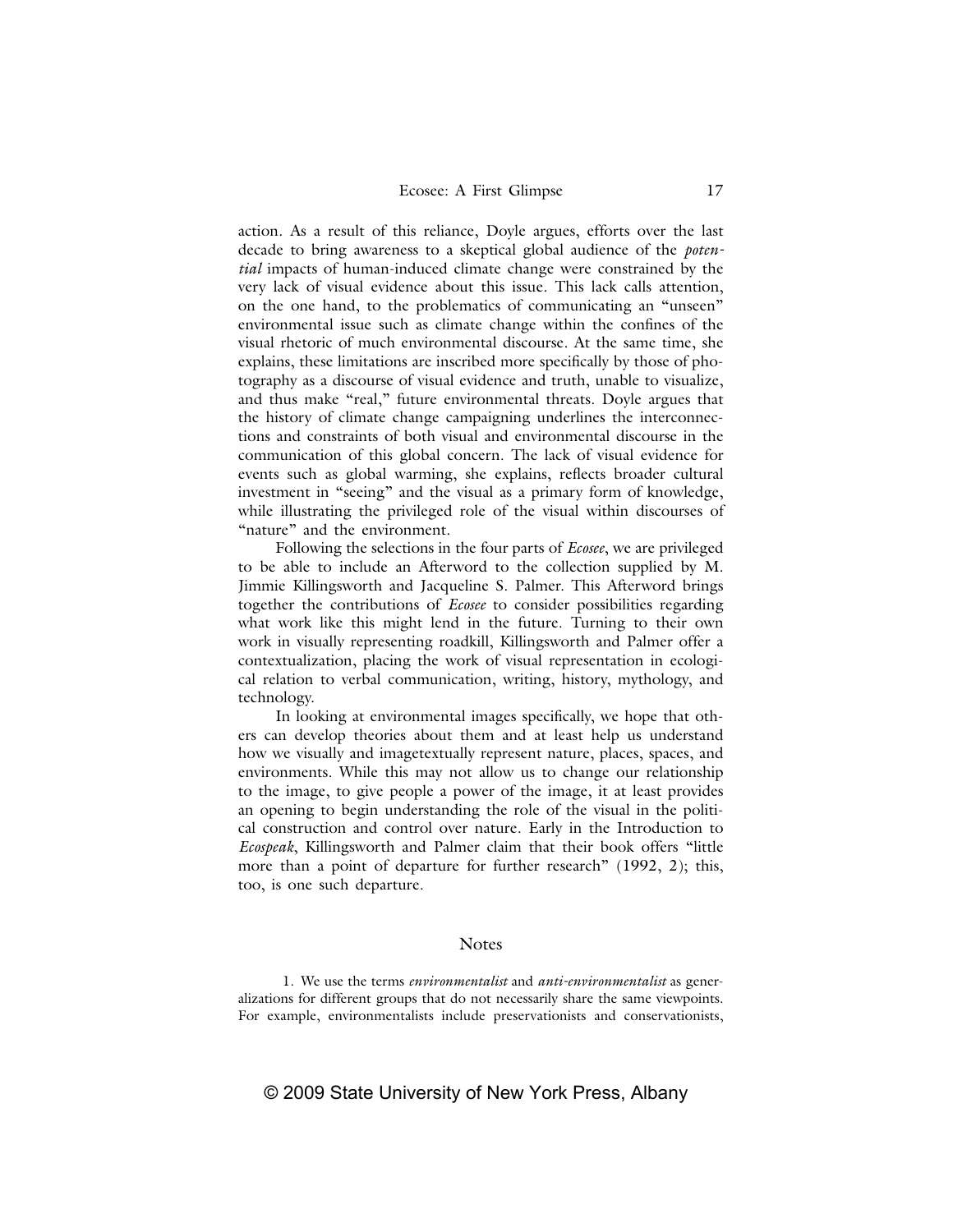even though the two groups approach environmental activism from different perspectives. While also a generalization, preservationists wish to save nature for its intrinsic value, while conservationists wish to "conserve" nature to make it available for social (human) needs.

2. Of course, this argument is flawed, in that what we really mean to say is that sighted individuals experience nature through seeing. One of the immediately recognizable flaws of ecosee is its failure (not yet) to account for nonvisual images and to address the role of visual arguments for those with sight disabilities. Similarly, ecosee, thus far, fails to address issues of access regarding visually impaired "seers" of nature. Dobrin takes up this issue in *Cracks in the Mirror*.

 3. Just as the discourse of ecology provides a tool for scientists to study the relationships in an ecosystem, ecosee provides a tool to understand how images function within an ecos(ee)stem.

4. See Baudrillard, 1994.

 5. We wish to thank the reviewer for State University of New York Press who suggested this organizational strategy.

## Works Cited

Baker, Steve. 2000. *The Postmodern Animal*. London: Reaktion Books.

- ———. 2001. *Picturing the Beast: Animals, Identity, and Representation*. Champaign, IL: University of Illinois Press. Reprint.
- Baudrillard, Jean. 1994. *Simulacra and Simulation*. Trans. Sheila Faria Glaser. Ann Arbor: University of Michigan Press.
- Berger, John. 1977. *Ways of Seeing.* New York: Penguin Books.
- ———. 1980. *About Looking*. New York: Vintage Books.
- Cubitt, Sean. 2005. *Eco Media*. New York: Rodopi.
- Debord, Guy. 1995. *The Society of the Spectacle*. Trans. Donald Nicholson-Smith. New York: Zone Books.
- Dobrin, Sidney I. *Cracks in the Mirror*. Albany: State University of New York Press. Under contract.

Dobrin, Sidney I., and Christian R. Weisser. 2002. *Natural Discourse: Toward Ecocomposition*. Albany: State University of New York Press.

- Elkins, James. 1996. *The Object Stares Back: On the Nature of Seeing*. New York: Harvest.
- Gottlieb, Robert. 2001. *Environmentalism Unbound: Exploring New Pathways for Change*. Cambridge: Massachusetts Institute of Technology Press.
- Gombrich, E. H. 1960. *Art and Illusion: A Study in the Psychology of Pictorial Representation*. Princeton, NJ: Princeton University Press. Reprint, 2000.
- Hajer, Maarten A. 1995. *The Politics of Environmental Discourse: Ecological Modernization and the Policy Process*. Oxford: Oxford University Press.
- Haraway, Donna J. 1990. *Primate Visions: Gender, Race, and Nature in the World of Modern Science*. New York: Routledge.

## © 2009 State University of New York Press, Albany